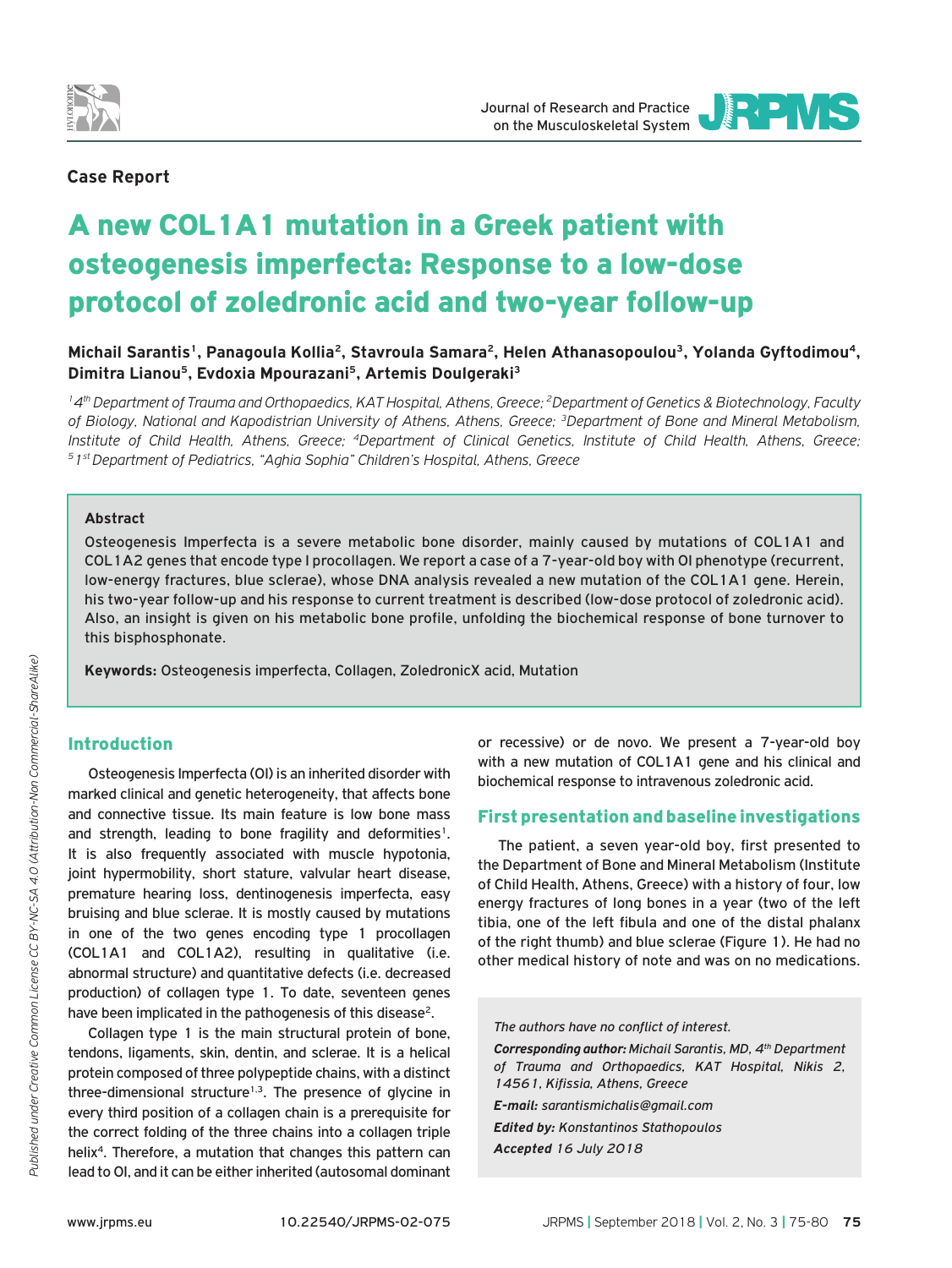| <b>Diagnostic tests</b>     | Result                                                              | Two-year follow up                                             |  |
|-----------------------------|---------------------------------------------------------------------|----------------------------------------------------------------|--|
| Lateral Spine X-ray         | Osteopenia; no fractures                                            | Not Available                                                  |  |
| Eye examination             | Normal                                                              | Normal                                                         |  |
| Audiogram                   | Normal                                                              | Normal                                                         |  |
| <b>ECG/Cardiac ECHO</b>     | Normal                                                              | Normal                                                         |  |
| Dental review               | Normal                                                              | Normal                                                         |  |
| Renal ultrasound            | Normal                                                              | Normal                                                         |  |
| Parental DXA                | Normal                                                              | $\overline{\phantom{a}}$                                       |  |
| Orthopaedic review          | No deformities or scoliosis                                         | Normal                                                         |  |
| DNA test for COL1A1, COL1A2 | Heterozygosity of the c.2.578 G>T→Gly860<br>Stop mutation of COL1A1 | New mutation, not found in mother<br>(father declined testing) |  |
| DXA/bone markers/vitD       | See table 2                                                         | See table 2                                                    |  |

**Table 1.** Osteogenesis imperfecta diagnostic work up at presentation and follow up.



Figure 1. Characteristic blue sclerae of OI; post-traumatic laceration between the eyebrows.





**Figure 2.** Baseline X-ray of the spine. **Figure 3.** Thin, osteopenic long bones.

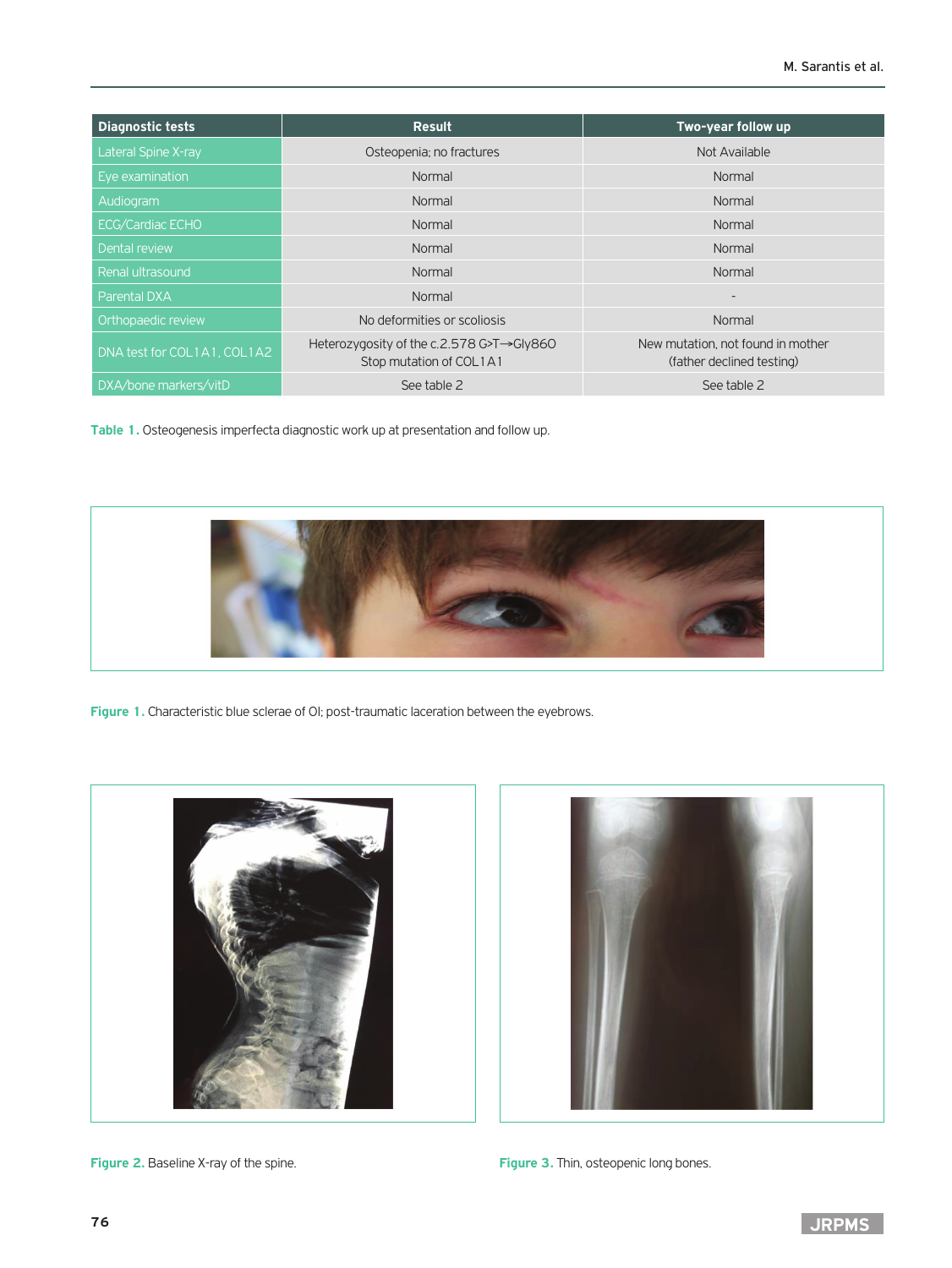

**Figure 4.** Fractures of the left tibia and fibula.

His dietary calcium intake was satisfactory, and he was exercising regularly.

In retrospect, his antenatal and perinatal history were unremarkable; his fetal growth, movements and anomaly scan were normal. He was born in good condition by Caesarian section, for failure to progress.

His parents are both Greek and non-consanguineous, with no family history of early osteoporosis, deafness, valvular heart disease or hernias. The patient has a step-sister who is now nineteen years old and healthy.

His physical examination was normal, with the exception of flexible joints and the typical triangular face and blue sclerae seen in OI. His teeth were also normal. There were no bone deformities or scoliosis. His hearing, intelligence and mobility were unaffected.

The patient's clinical picture was compatible with possible OI type 1; therefore, he underwent a full diagnostic work up, which is illustrated in Table 1. Also, he had a baseline lateral X-ray of the spine, which was diffusely osteopenic, but with no compression fractures (Figure 2). His long bones were slender and osteopenic as well (Figures 3, 4). Parental DXA scans were requested and they were normal.

Finally, DNA tests were performed for the index patient and the mother, to confirm the clinical impression of OI (his father declined DNA testing).

## Establishing the OI diagnosis with DNA analysis

Initially, DNA sample from the patient (peripheral blood) was obtained, with parental consent. Genomic DNA was extracted with standard techniques and sequenced for the known polymorphisms and mutations of COL1A1 and COL1A2 genes. We enhanced gene COL1A1 (exons 1-51) and gene COL1A2 (exons 17, 19, 31, 52) with PCR and then analyzed the nucleotide sequence. We identified our patient as a heterozygote for the mutation *c.2.578 G>T*→*Gly860Stop*  of *COL1A1* gene. No mutation was found on exons 17, 19, 31, 52 of COL1A2 gene. The aforementioned mutation results in a substitution of the amino acid 860 by a stop codon (NM \_000088.3). Due to the premature termination of the COL1A1 protein, a significant region of the triple helix is lost, as well as the C-terminal propeptide and the fibrillar collagen NC1 region. This mutation has never been described before, neither to patients nor to healthy population and, given the clinical picture, it is most likely pathogenic. Regarding the maternal DNA test, it did not reveal any abnormality of the aforementioned genes.

#### Biannual follow up and the decision to treat

Initially, a wait-and-see approach was adopted, due to the absence of vertebral fractures and a degree of doubt as to the force that caused some of the long bone fractures. However, in the forthcoming months, two new fractures occurred on the left tibia and one more on the right tibia, rising the fracture number to a total of seven in two years. Therefore, he was scheduled for six-monthly doses of intravenous zoledronic acid (IV ZOL: 0.025 mg/kg/6months, according to our current protocol).

Pre-infusion tests included complete blood count, basic bone profile (including 25(OH)D and PTH) and bone turnover markers. DXA was performed annually, with GE Lunar Prodigy encore, Paediatric edition. Table 2 shows the patient's bone mineral density and bone turnover profile over time. He has received four infusions of IV ZOL so far, with no adverse events, apart from fever during the first infusion. No hypocalcaemia or hypophosphataemia have been recorded. He did sustain two more fractures during treatment, but these were both of the left fifth metatarsal bone, during sports, therefore they were not considered osteoporotic and no change has been made to his treatment plan. Otherwise, his clinical condition is stable, with normal height velocity, no scoliosis or bone deformities, no comorbidities and with steady rise in BMD at both sites of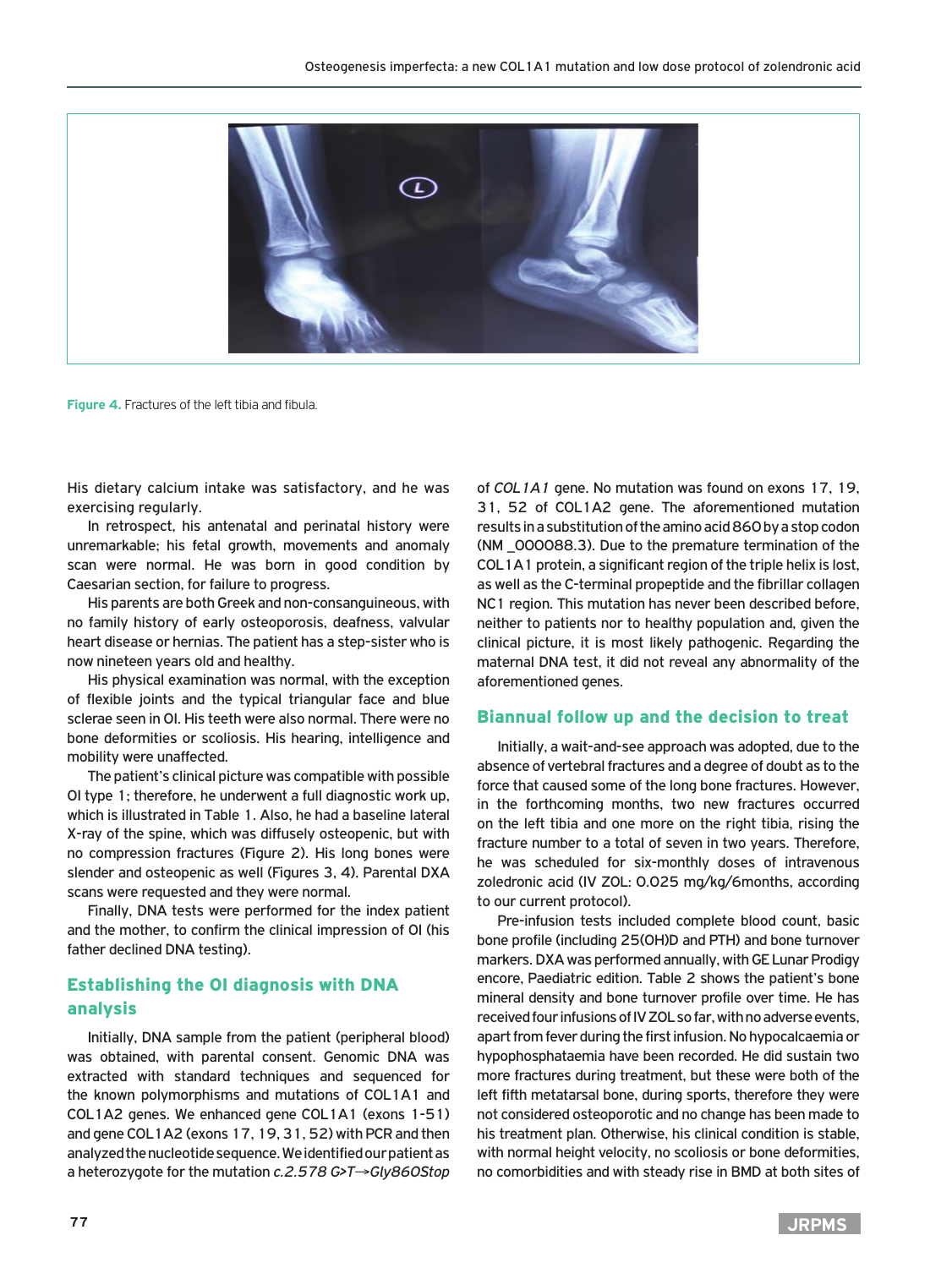| Parameter               | <b>Baseline</b><br>(pre-treatment) | After 1 <sup>st</sup> infusion | After $2^{nd}$ infusion | <b>Comments/Lab ref. ranges</b> |
|-------------------------|------------------------------------|--------------------------------|-------------------------|---------------------------------|
| Age (years)             | 5                                  | 6.5                            | $\overline{7}$          | Next DXA: to be arranged        |
| Height (cm)             | 111                                | $\overline{\phantom{a}}$       | 121                     | Ht velocity: 5 cm/year          |
| BMD Z-score L1-L4       | $-3$                               | $\overline{\phantom{a}}$       | $-2.3$                  | Increased by 24%                |
| <b>BMD Z-score TBLH</b> | $-2.3$                             |                                | $-0.9$                  | Increased by 60%                |
| Bone width              | $1st$ centile                      | $\overline{\phantom{0}}$       | 2nd centile             | Relatively stable               |
| <b>BMC/LTM</b> ratio    | $13rd$ centile                     | $\overline{\phantom{a}}$       | 28th centile            | Increased by 55%                |
| Osteocalcin (ng/ml)     | 15.3                               | 24.4                           | 22.8                    | $8 - 19$                        |
| PICP (ng/ml)            | 42                                 | $\overline{31}$                | 35.5                    | >113                            |
| bTRAP5b (ng/ml)         |                                    | 7.2                            | 3.8                     | $2.5 - 13.2$                    |
| uCa/uCreat (mmol/mmol)  | 0.32                               | O.1                            | 0.11                    | < 0.7                           |
| uDPD/uCreat (mmol/mmol) | 59                                 | 26                             | 30                      | $10 - 35$                       |
| 25(0H)D (ng/ml)         | 21.6                               | 31.8                           | 32.7                    | 20-100                          |
| PTH (pg/ml)             | 25.16                              | 27.48                          |                         | $15 - 60$                       |

*Note: BMD: bone mineral density, TBLH: total body less head, BMC: bone mineral content, LTM: lean tissue mass, PICP: procollagen type I C-propeptide, bTRAP5b: bone tartate-resistant acid phosphatase type 5b, DPD: deoxypiridinoline, PTH: parathormone. BMD Z-scores are automatically derived by the DXA device; reference ranges for bone markers are those of the local laboratory (Greek controls, age- and sex-matched).*

**Table 2.** Two-year follow up of growth, bone mineral density and bone turnover markers under treatment (low-dose protocol for IV ZOL).



**Figure 5.** Trend of BMD of the spine and total body (less head) under treatment. *Z-L: DXA BMD Z- score of lumbar spine (L1-L4), Z-ΤΒLH: DXA BMD Z- score of total body (less head), ΖΟL: zoledronic acid.*

measurement (Figure 5). Most importantly, IV ZOL seems to have a positive effect on the bone mineral content/lean tissue mass ratio (BMC/LTM, expressed in centiles), which serves as a surrogate for bone strength (reference range: 10<sup>th</sup>-90<sup>th</sup> centile for age and sex).

His vitamin D has always been normal, i.e. >20 ng/ml (>50 mmol/l), while on low dose cholecalciferol (400 iu/d). Finally, as a result of his antiresorptive therapy, his bone resorption markers are reduced, compared to baseline, without complete suppression; this is important for the growing skeleton. With regards to PICP, this has always been low, probably because OI type I refers to quantitative defects of collagen, hence the milder phenotype, compared to other OI types, where collagen defects are qualitative (Figures 6, 7).

### **Discussion**

Our patient is a heterozygote for the mutation c.2.578 G>T→Gly860Stop of COL1A1 gene that results in a substitution of the amino acid 860 glycine by a stop codon (NM \_000088.3). A significant region of the triple helix (C-terminal propetide and the fibrillary collagen NC1 region) is lost, due to the premature termination of the COL1A1 protein. The triple helical portion of each collagen chain contains 338 uninterrupted repeats of the triplet GXY (where G is glycine, X is often proline, and Y is often hydroxyproline). The presence of glycine, with the smallest side-chain in every third residue, is necessary for correct folding of the three α chains into a collagen triple helix<sup>5</sup>. Such mutations often result in one null COL1A1 allele and decreased amount of procollagen type I, with normal structure. The synthesis of half the normal amount of functional pro-α1 chains (due to the null allele) explain the mild clinical phenotype.

Bisphosphonates have been given to children with osteogenesis imperfecta for the last three decades. Zoledronic acid is becoming more and more popular globally.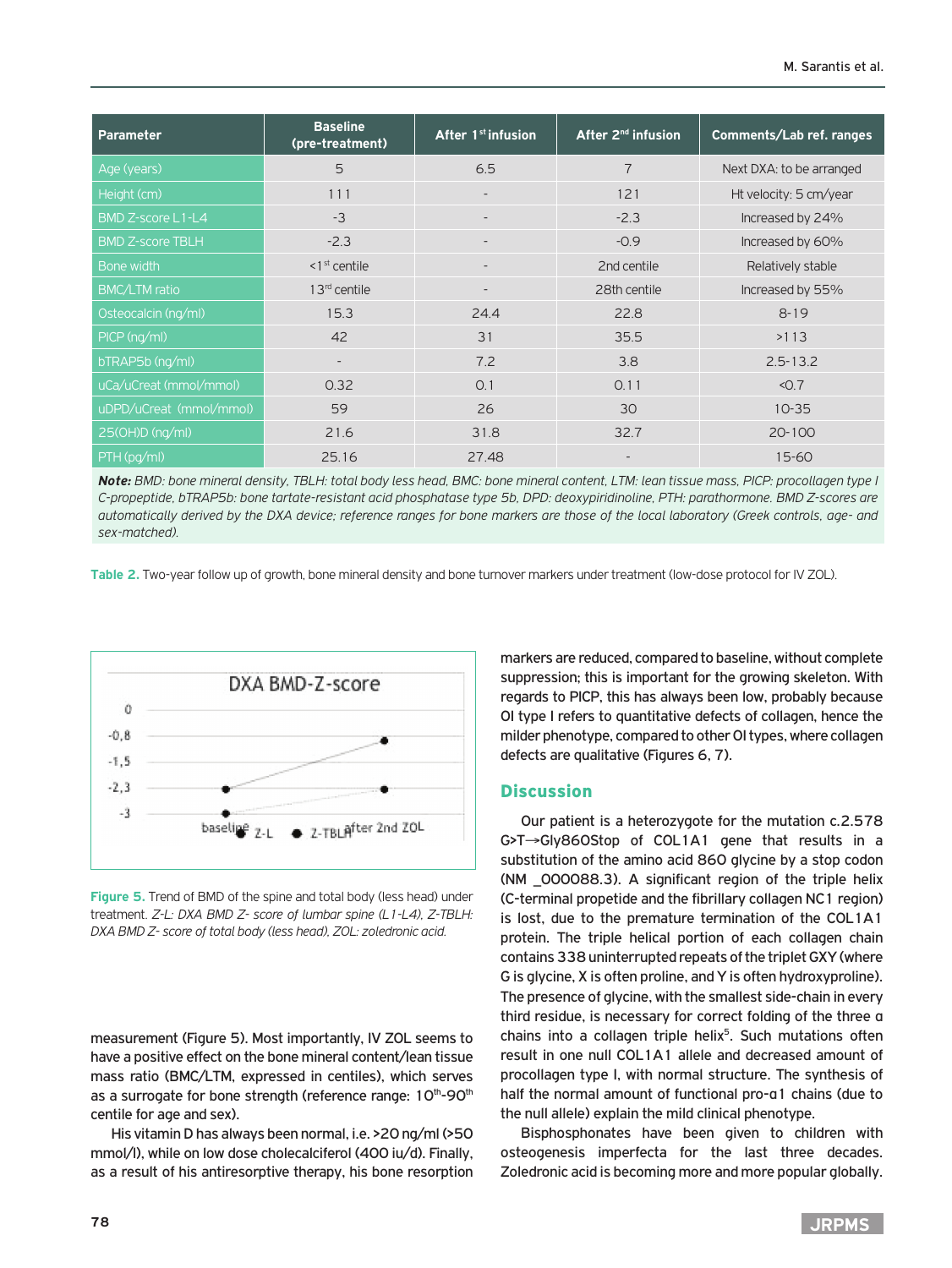

**Figure 6.** Low baseline PICP (marker of bone formation) and change of its levels over time under treatment.



**Figure 7.** High baseline uDPD/uCreat (marker of bone resorption) and suppression over time.

It is a third generation bisphosphonate with high potency and very convenient to administrate, as it is given intravenously in 15 to 30 minutes and has a longer dosing interval. Current treatment protocols for the use of zolendronic acid in children with osteogenesis imperfecta recommend a dose range of 0.025-0.05 mg/kg every six months. The maximum single dose should be no more than 4 mg<sup>6</sup>.

The therapeutic approach in our institution, with the low-dose zoledronic acid infusion is mentioned in the figure below. This protocol is applied up to skeletal maturity

on an individualized basis, i.e. according to the clinical response (pain, fractures, deformities), BMD progress and metabolic bone profile, in order to avoid overtreatment, with osteosclerotic bone changes. The illustrated low-dose protocol (Figure 8) resulted in significant improvements of BMD at both sites of measurement in the index case.

During the two-year follow-up, our patient had normal growth and an improving BMD over time. More importantly, his fracture rate was reduced significantly, from 3.5 fractures/year to 1 fracture/year.